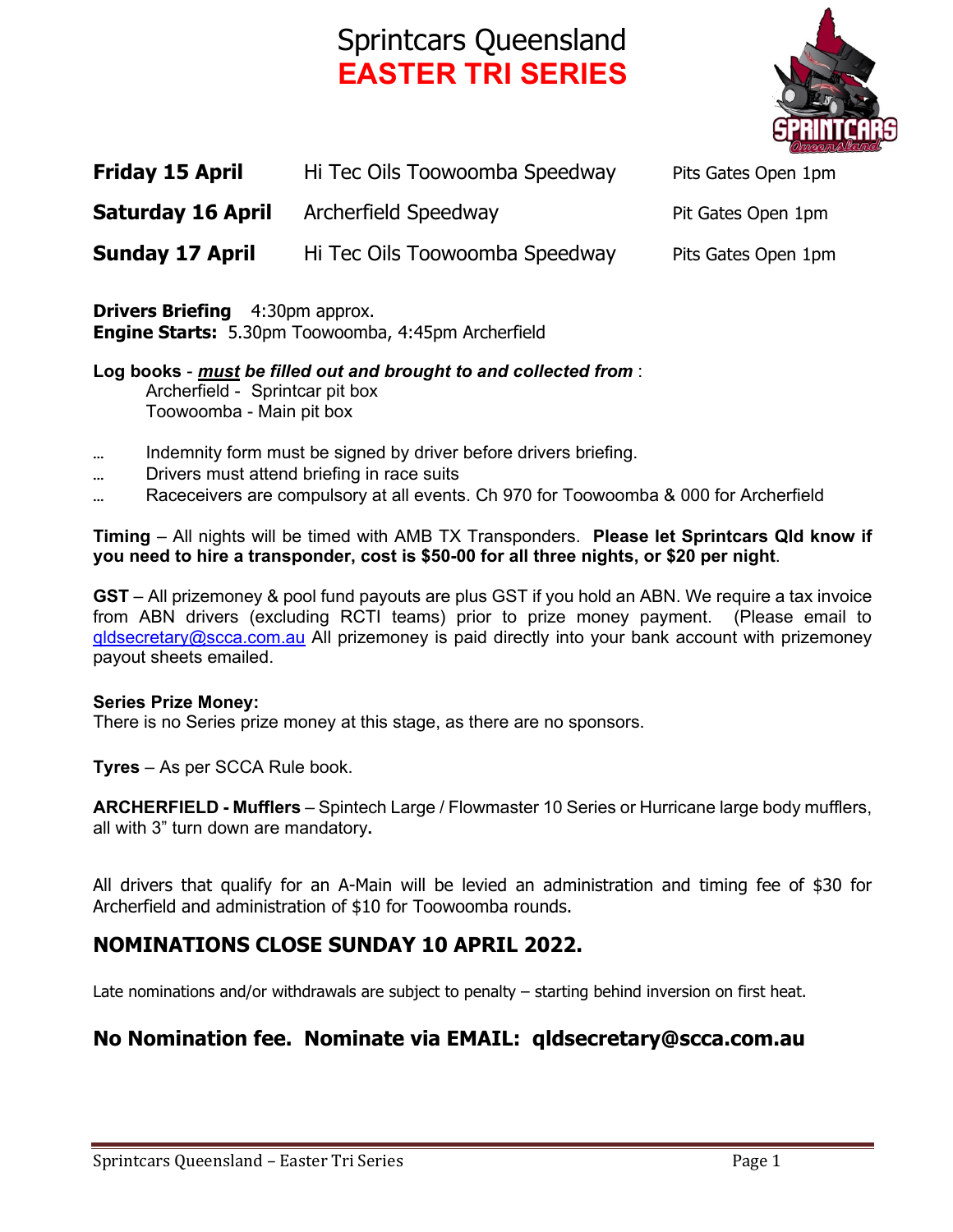# **Sprintcars Qld – Red light stoppages:**

A partial open red may be called as part of an open red – this only allows those crews with cars involved in the incident to work on them. As per a yellow, those cars worked on, will go to the rear of the field.

# **FORMAT for all 3 rounds:**

#### **Time Trials**

... From the infield in groups of five (5). Cars will be seeded.

... Time Trial order will be determined at drivers briefing by way of a marble draw.

Qualifying Points:

|  |  |  |  |  |  | 1   66   4   60   7   54   10   48   13   42   16   36   19   31   22   28   25   28   22   31   19   34   16      |  |  |  |  |  |  |
|--|--|--|--|--|--|--------------------------------------------------------------------------------------------------------------------|--|--|--|--|--|--|
|  |  |  |  |  |  | 2   64   5   58   8   52   11   46   14   40   17   34   20   30   23   27   26   24   29   21   32   18   35   15 |  |  |  |  |  |  |
|  |  |  |  |  |  | 3   62   6   56   9   50   12   44   15   38   18   32   21   29   24   26   27   23   30   20   33   17   36   14 |  |  |  |  |  |  |

#### **Heats**

#### **First Round of Heats:** 10 Laps

The inversion will depend on car count with a maximum of 8 per heat, however may be changed at the discretion of the chief steward. With the remainder lining up behind the inversion.

#### **Second Round of Heats:** 10 Laps

Points will be tallied from Time Trials and First round of heats. The line-up for the second round will then be an inversion same as First round of heats, however may be changed at the discretion of the chief steward. With remainder lining up behind the inversion.

Heat Points:

|  |  |  |  | <b>1</b> 25 <b>2</b> 22 <b>3</b> 19 <b>4</b> 17 <b>5</b> 15 <b>6</b> 13 <b>7</b> 11 |  |  |  |
|--|--|--|--|-------------------------------------------------------------------------------------|--|--|--|
|  |  |  |  | $8$   9   9   7   10   5   11   3   12   2   13   1   14   1                        |  |  |  |

#### **Shoot-out – 3 laps**

Will involve the highest eight point scorers.

**Bronze:** Group Time Trial – Point-scorers 5 through 8 - Fastest 2 cars transfer to Silver Shootout - Slowest 2 will start positions 7 & 8 respectively in Feature

**Silver:** Group Time Trial - Fastest 2 cars transfer to Gold Dash - Slowest 2 will start positions 5 & 6 respectively in Feature

**Gold:** Group Time Trial - Finishing order (fastest to slowest) will determine start order for Feature with the fastest to start out of position 1, second out of position 2 and so on.

#### **C-Main**

Point-scorers 33 to 48 will start the C-Main. First 2 placegetters will transfer to the B-Main.

#### **B-Main – 18 Cars**

Point-scorers 17 to 32 will start the B-Main plus first 2 placegetters from C-Main. B-Main will run a minimum of 6 laps to a maximum of 15 laps or 15 minutes – whichever is the shorter. The top four finishers will determine positions 17-20 in the A-Main. No reserves. In order to run a B-Main there must be a minimum of 20 available cars after the Shoot-out is completed.

#### **A-Main – 20 Cars – 40 Laps**

**Pos 1 to 8:** Shoot-out Placegetters 1 to 8 start positions 1 thru 8 respectively.

**Pos 9 to 16:** Next highest six Point scorers will start in positions 9 to 14th in the A Main respectively. **Pos 17 to 20:** B-Main finishes 1 to 4 start positions 17 thru 20. If a car chooses not to go out for the A-Main, the next eligible car from the B-Main may start the A-Main, provided the driver taking the position agrees to relinquish \$250 of his prizemoney for the A-Main to the other car and notifies an official of the same.